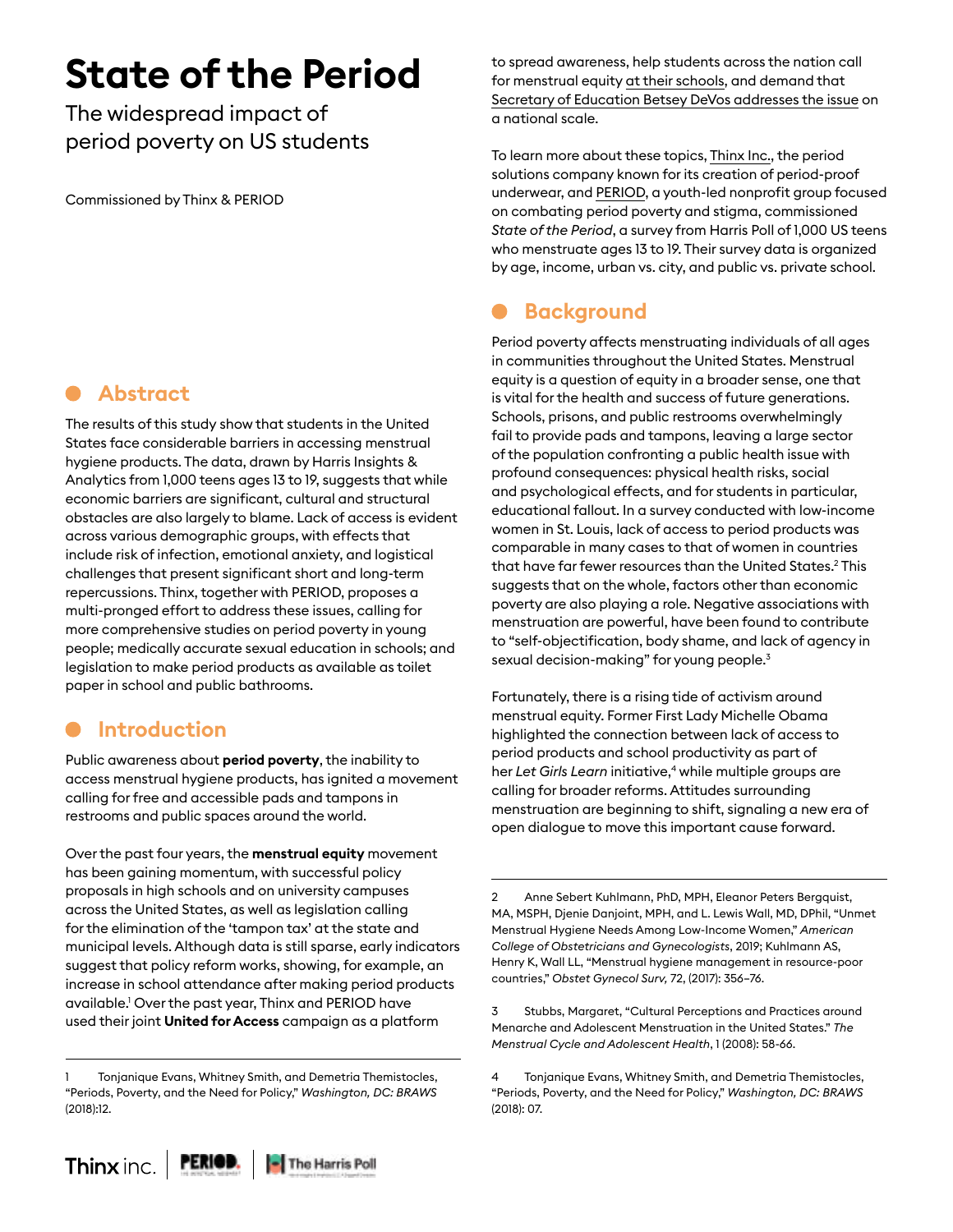## **Survey Findings**

The vast majority of students who responded to the *State of the Period* survey have experienced the stress of inaccessible period products. 1 in 5 teens have struggled to afford period products or were not able to purchase them at all. The results of this survey suggest that the practical consequences are clear. More than 4 in 5 teens have either missed class time or know a classmate who missed class time because they did not have access to period products. These physical, emotional, and educational consequences are clear to students, who are increasingly aware of the growing discourse around menstrual equity. The students surveyed expressed the need for stronger advocates who can help ensure that period products are available in their schools alongside basic necessities like toilet paper and soap.



#### 1 in 5 teens

in the US have struggled to afford period products or were not able to purchase them at all.



### more than 4 in 5 students (84%)

in the US have either missed class time or know someone who missed class time because they did not have access to period products.

"Having to stuff my underwear with toilet paper and worrying about it caused me so much more stress in my everyday life."

> Anonymous high school student, Portland, OR

#### **Access**

Students across demographic groups (including age, household income, living in both urban and rural areas, and attending public and private schools) reported a lack of access to period products. The data below therefore pertains specifically to issues of access among the survey participants across the demographic groups accounted for in this survey:

- Two-thirds of teens have felt stress due to lack of access to period products.
- 20% (1 in 5 teens) have struggled to afford period products or were not able to purchase them at all.
- 61% have worn a tampon or pad for more than 4 hours because they did not have enough access to period products (puts them at risk of infection and TSS).
- 84% (more than 4 in 5 teens) have either missed class time or know someone who missed class time because they did not have access to period products.
- 25% (1 in 4 teens) have missed class because of lack of access to period products.
- 83% (more than 4 in 5 teens) think lack of access to period products is an issue that is not talked about enough.

#### **Shame**

The majority of teens surveyed reported feelings of shame, self-consciousness, and/or embarrassment about their periods. The following statistics reflect the negative sentiments that follow teens throughout their lives on what is typically a monthly basis, and are a foundation for increased emotional anxiety with numerous potential effects:

- 64% believe society teaches people to be ashamed of their periods.
- 66% do not want to be at school when they are on their period.
- 80% feel there is a negative association with periods, that they are gross or unsanitary.
- 71% feel self-conscious on their period.
- 69% feel embarrassed when they have to bring period products to the bathroom.
- 57% have felt personally affected by the negative association surrounding periods.
- The majority (51%) of students feel like their school does not care about them if they do not provide free period products in their bathrooms.